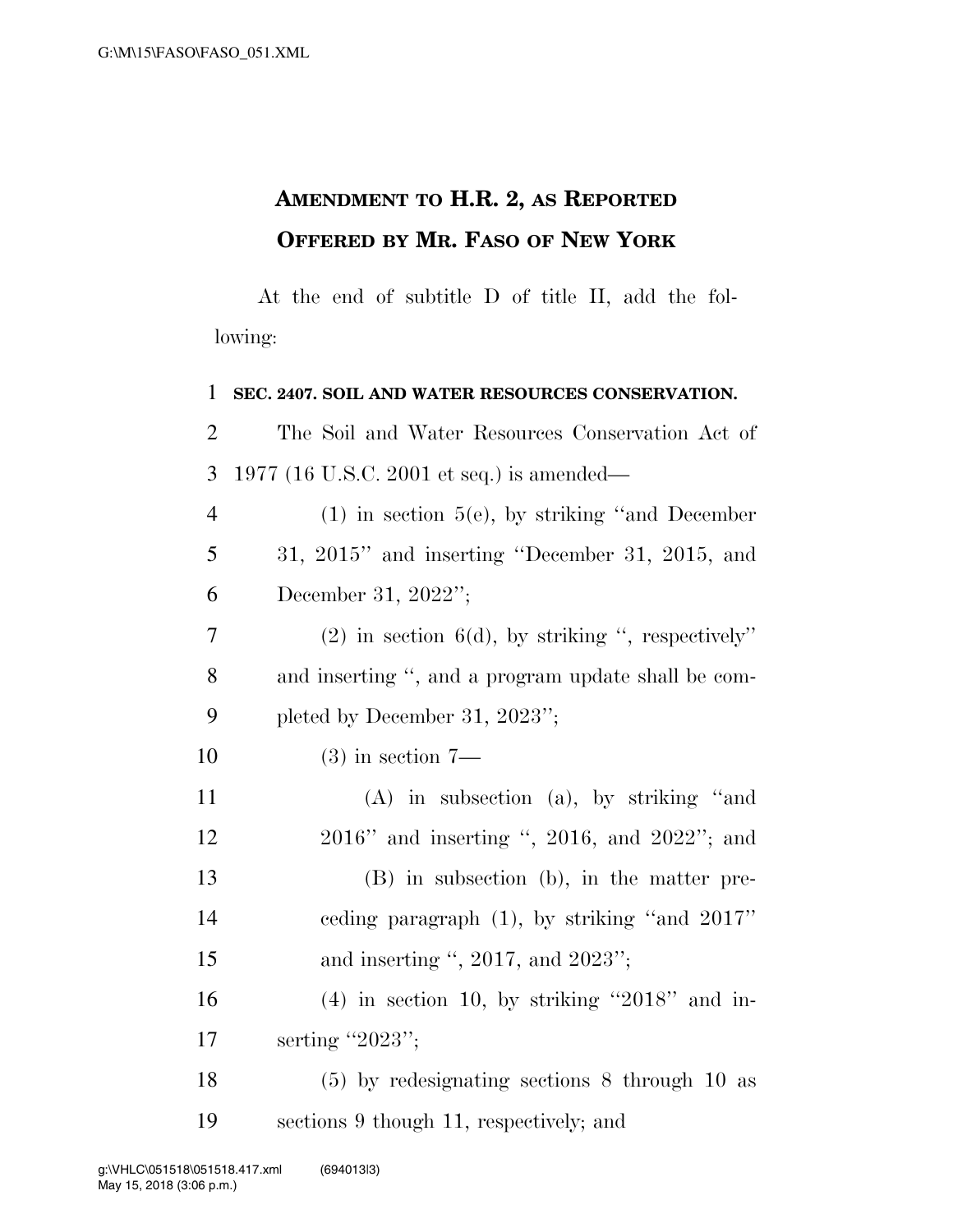(6) by inserting after section 7 the following:

## **''SEC. 8. CONSERVATION PROGRAMS ASSESSMENT.**

 ''(a) IN GENERAL.—In coordination with the ap- praisal of soil, water, and related resources and with the national soil and water conservation program established under this Act, the Secretary may carry out a conservation effects assessment project to quantify the environmental and economic effects of conservation practices, develop the science base for managing the agricultural landscape for environmental quality and sustainable productive capacity, and improve the efficacy of conservation practices and pro-grams by evaluating conservation effects.

 ''(b) SCOPE.—The project under this subsection may be carried out at national, regional, and watershed scales, and may include cropland, grazing lands, wetlands, for- ests, and such other lands as the Secretary may determine appropriate.

 ''(c) ACTIVITIES.—The project under this subsection may include research, literature reviews and bibliog- raphies, modeling, assessment, monitoring and data collec- tion, outreach, extension education, and such other activi-ties as the Secretary may determine appropriate.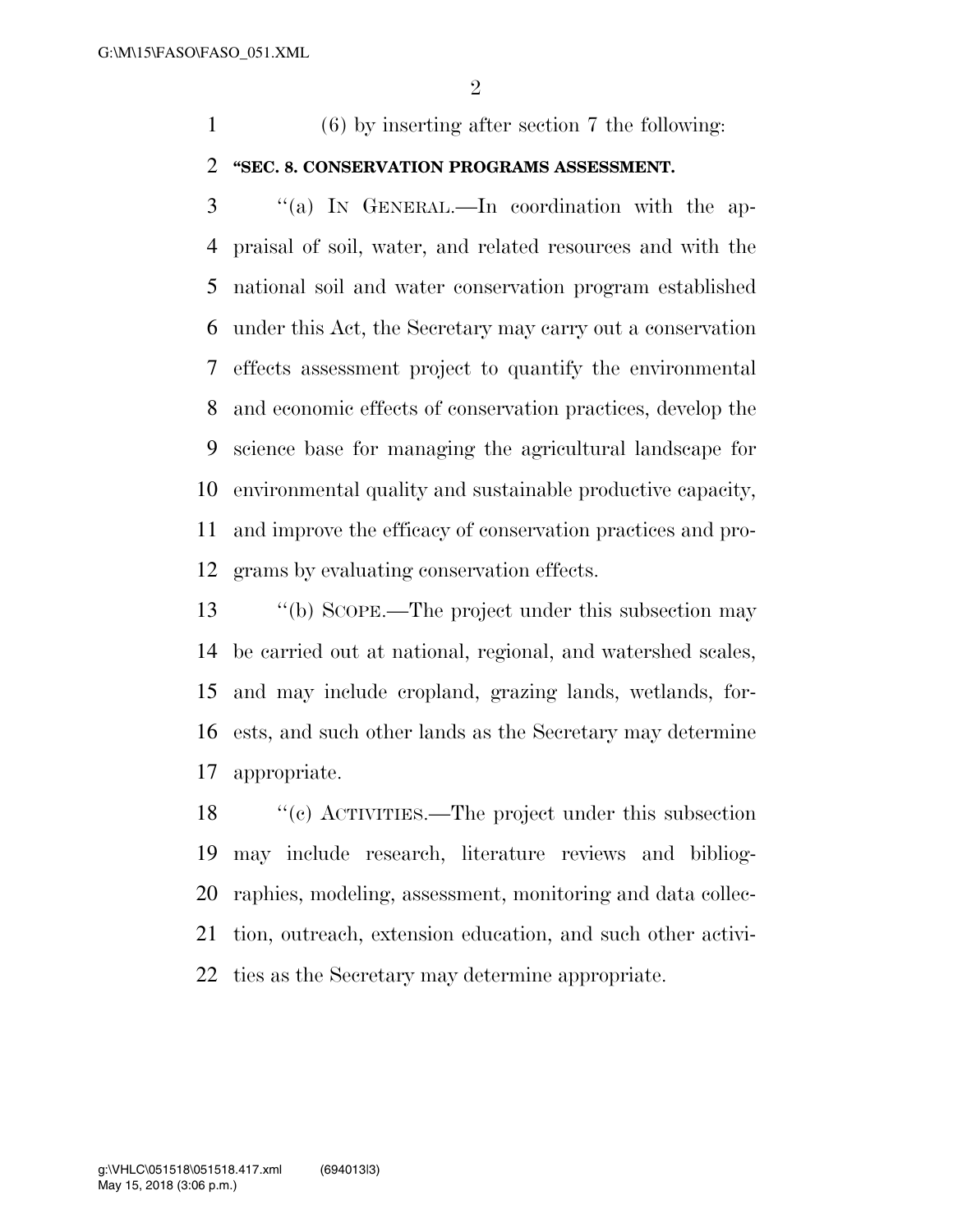## **''SEC. 9. GOALS AND ASSESSMENT PROCESS FOR CON-SERVATION PROGRAMS.**

 ''(a) NATURAL RESOURCE AND ENVIRONMENTAL OBJECTIVES AND OUTCOMES.—

 ''(1) IN GENERAL.—In coordination with the appraisal of soil, water, and related resources, the soil and water conservation program, and the con- servation effects assessment project established by this Act, the Secretary shall identify, and periodi- cally revise, specific natural resource and environ- mental objectives and anticipated conservation out- comes and results, by resource concern, for the con- servation programs established under subtitles D and H of title XII of the Food Security Act of 1985 and the landscape conservation initiatives developed by the Secretary.

17 "(2) ASSESSMENTS.—To help measure out- comes and results, the Secretary shall, to the max- imum extent practicable, make assessments of changes in the status and conditions of natural re- sources and the environment that result from the application of conservation activities supported di- rectly by such conservation programs and initiatives. 24 "(3) MONITORING AND PROGRAM EVALUA- TION.—The Secretary shall establish a coordinated monitoring and evaluation process for programs and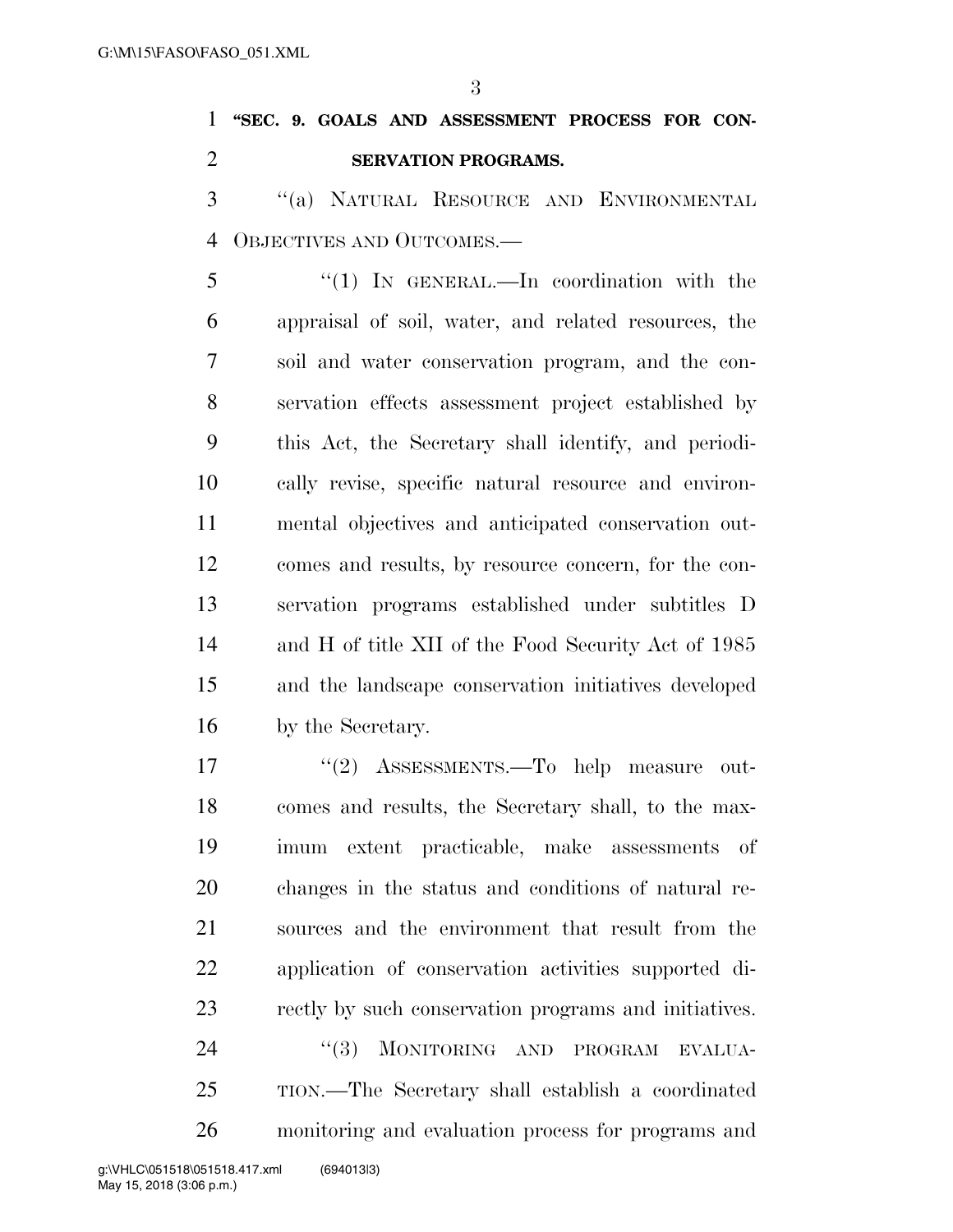initiatives to assess progress toward the identified objectives, to gather information to improve program and initiative implementation in accordance with de- sired program and initiative outcomes and results, and to assess the need for modifications to program or initiative rules or statutes.

''(b) MONITORING AND PROGRAM EVALUATION.—

8 "(1) In GENERAL.—The Secretary shall estab- lish a comprehensive monitoring and program eval- uation process to assess progress in reaching natural resource and environmental objectives identified in accordance with subsection (a) and the contribution of individual programs and initiatives, as well as the programs and initiatives collectively, to that progress.

 ''(2) IMPLEMENTATION.—In implementing the monitoring and program evaluation process under paragraph (1), the Secretary may consider and in- corporate resource concern inventories, quality cri- teria, conservation practices and enhancements, and such other information as the Secretary determines relevant for applying the monitoring and program evaluation process across each of the major land uses identified by the Secretary.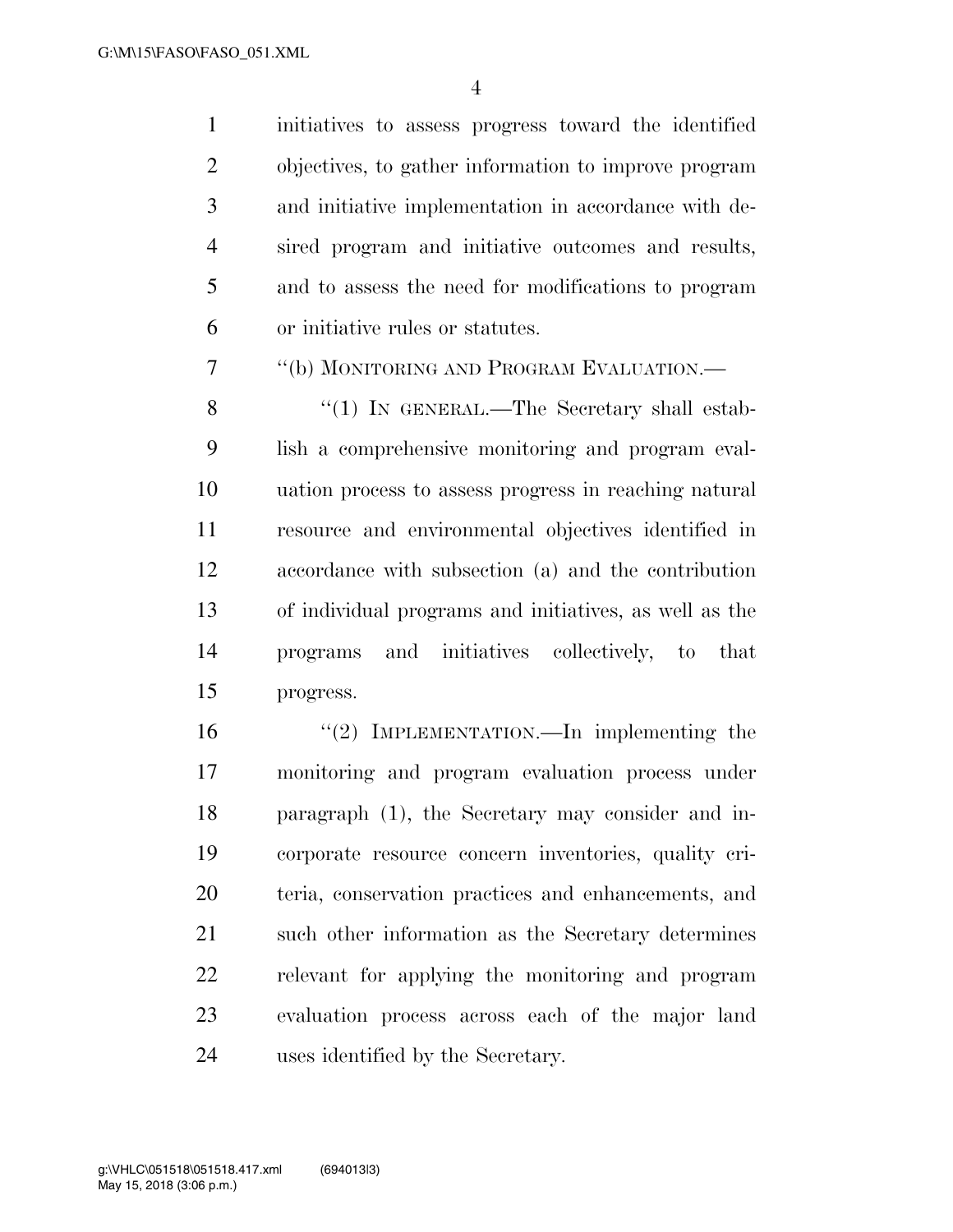1 ''(3) MONITORING AND EVALUATION PROC-ESS.—

3 "(A) IN GENERAL.—Not later than two years after the date of enactment of this sec- tion, the Secretary shall issue a design for the comprehensive monitoring and evaluation proc- ess, a schedule for implementing the process, and a plan for coordinating the process with the national soil and water conservation program and conservation effects assessment project es- tablished under this Act. 12 "(B) METHODOLOGY.—The design for the monitoring and evaluation process shall—  $\lq$  (i) include detailed information con- cerning the requisite frequency of the mon- itoring process at the field, water body, habitat, or other level and the manner in which the data will be aggregated at the landscape or watershed level, county or local level, State level, national level, and any other level the Secretary determines necessary; and  $\frac{1}{2}$   $\frac{1}{2}$   $\frac{1}{2}$  take into account the cumulative nature of conservation over time, the inter-

actions and sequencing effects between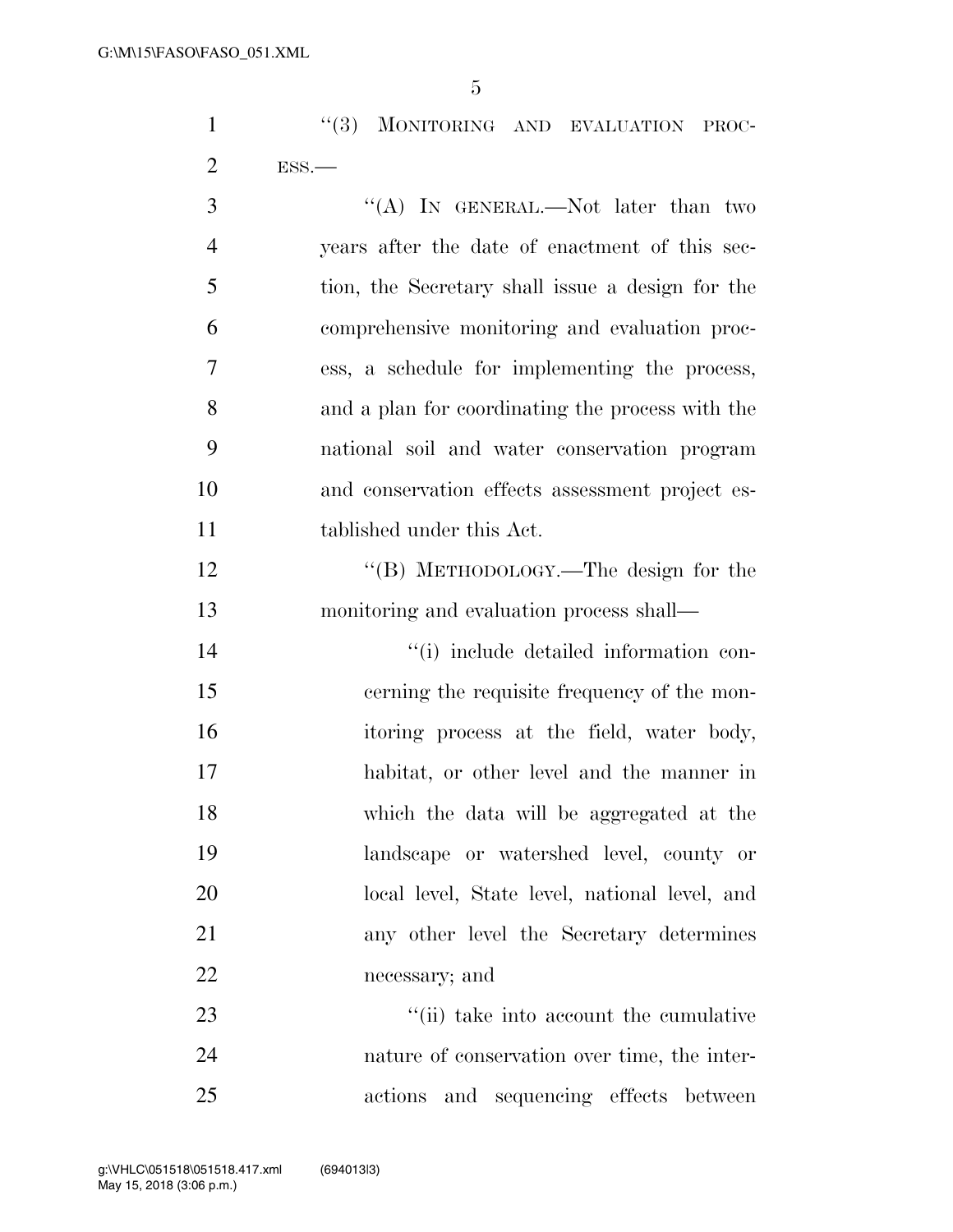| $\mathbf{1}$   | conservation activities, the differing times     |
|----------------|--------------------------------------------------|
| $\overline{2}$ | for conservation effects to be realized, and     |
| 3              | other related measurement challenges.            |
| $\overline{4}$ | "(C) PUBLIC RESEARCH.—Notwith-                   |
| 5              | standing any other provision of law, in order to |
| 6              | facilitate implementation of the monitoring and  |
| 7              | evaluation process, the Secretary shall make     |
| 8              | available conservation activity and program      |
| 9              | data to cooperators and researchers engaged in   |
| 10             | public research and evaluation activities to im- |
| 11             | prove conservation outcomes under this sub-      |
| 12             | section, provided that—                          |
| 13             | "(i) adequate assurances are provided            |
| 14             | to the Secretary that any resulting re-          |
| 15             | search or information will be made publicly      |
| 16             | available and in a form that protects per-       |
| 17             | sonally identifiable information; and            |
| 18             | "(ii) the National Technical Com-                |
| 19             | mittee finds that any such research is like-     |
| 20             | ly to generate information that furthers         |
| 21             | the purpose of this section.                     |

22 ''(4) COOPERATIVE AGREEMENTS.—The Sec- retary may implement the monitoring evaluation process in part through cooperative or contribution agreements with Federal, State, and local agencies,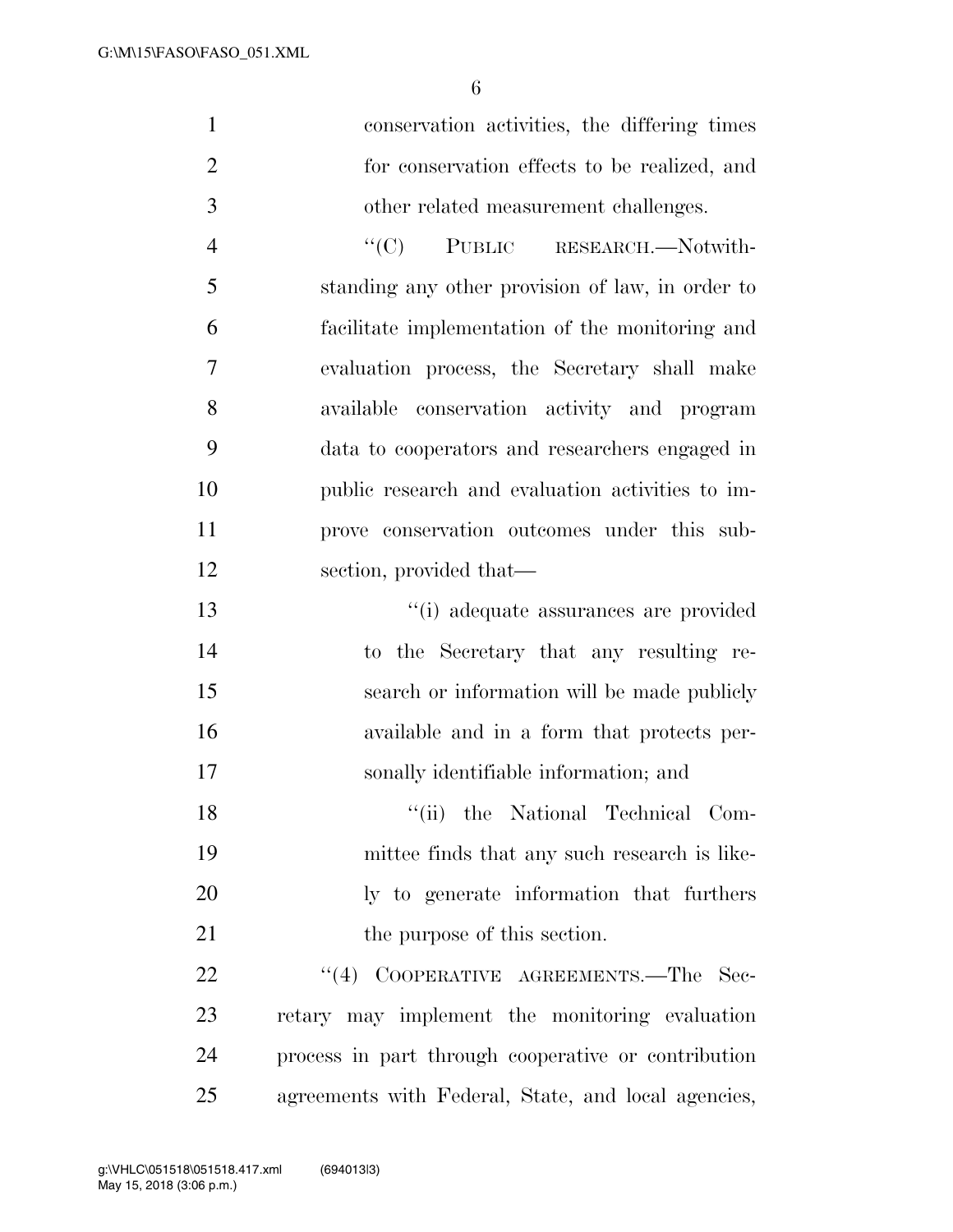universities and colleges, nongovernmental organiza- tions with requisite expertise, as determined by the Secretary in consultation with the National Tech-nical Committee.

- 5 "(5) NATIONAL TECHNICAL COMMITTEE. ''(A) COMPOSITION.—The monitoring and evaluation process shall be administered by the Natural Resources Conservation Service with assistance from a national technical committee appointed by the Secretary and composed of in- dividuals with relevant technical and scientific expertise representing—
- ''(i) the Agricultural Research Service of the Department of Agriculture; ''(ii) the Economic Research Service of the Department of Agriculture; 17 ''(iii) the Farm Service Agency of the Department of Agriculture; 19 ''(iv) the Forest Service; 20  $\gamma$  (v) the National Institute for Food 21 and Agriculture; 22  $\qquad$  ''(vi) the United States Geological Survey; 24  $''(\text{vii})$  State and tribal agencies;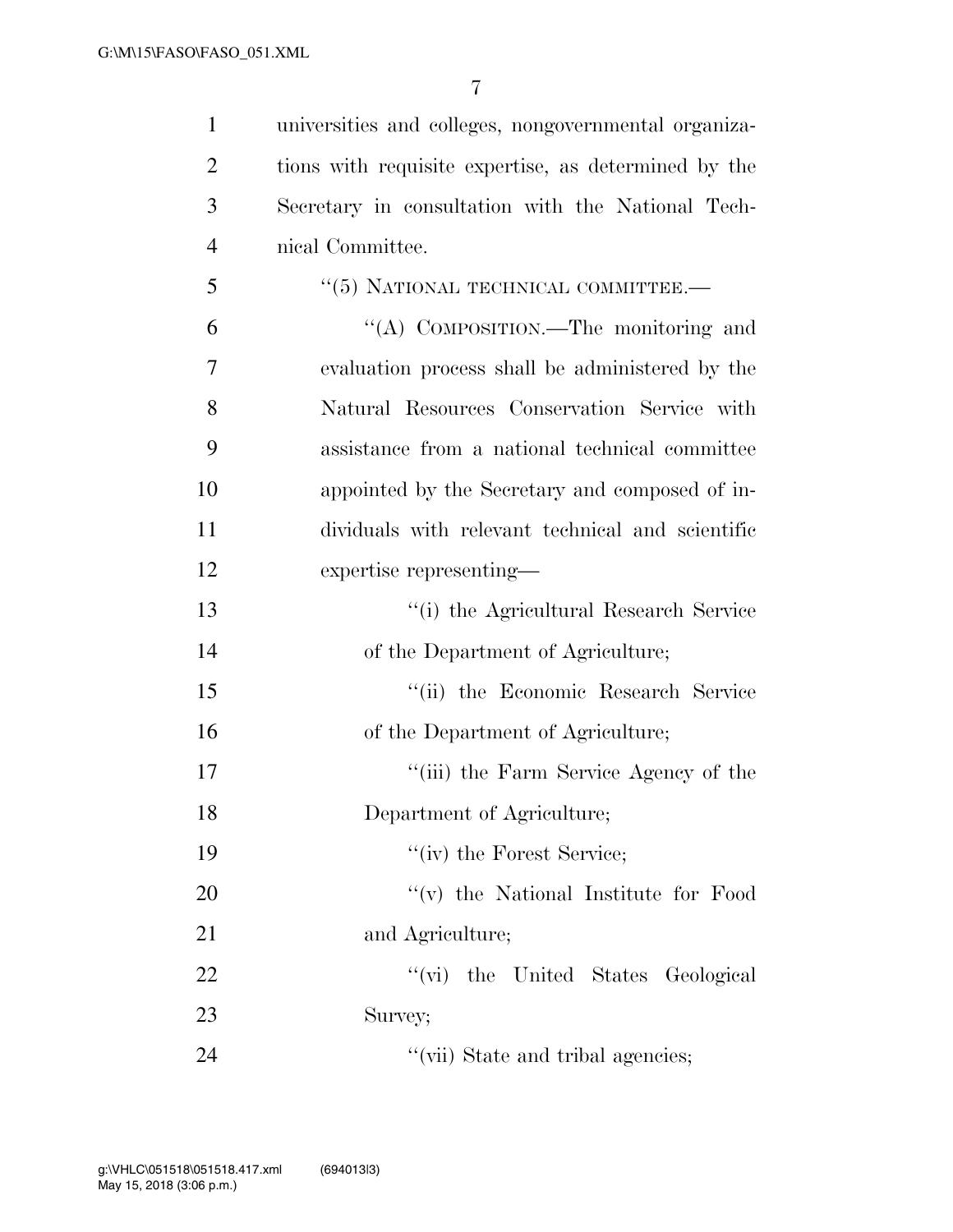| $\mathbf{1}$   | "(viii) land grant university natural                |
|----------------|------------------------------------------------------|
| $\overline{2}$ | resource research programs;                          |
| 3              | "(ix) nongovernmental organizations                  |
| $\overline{4}$ | with expertise in the full array of conserva-        |
| 5              | tion issues and measurement and evalua-              |
| 6              | tion of conservation outcomes; and                   |
| 7              | $f(x)$ such other agencies, institutions,            |
| 8              | or organizations as the Secretary may de-            |
| 9              | termine appropriate.                                 |
| 10             | "(B) FACA EXEMPTION.—The national                    |
| 11             | technical committee shall be exempt from the         |
| 12             | Federal Advisory Committee Act (5 U.S.C.             |
| 13             | $App.)$ .                                            |
| 14             | "(C) TRANSPARENCY.—The Secretary                     |
| 15             | shall ensure the proceedings and recommenda-         |
| 16             | tions of the national technical committee are        |
| 17             | available to the public.                             |
| 18             | "(6) VOLUNTARY PARTICIPATION. - In carrying          |
| 19             | out this subsection, the Secretary shall ensure that |
| 20             | any on-farm monitoring activities that may be in-    |
| 21             | cluded as part of the monitoring and program eval-   |
| 22             | uation process are voluntary on the part of the pro- |
| 23             | ducer, and may include appropriate compensation,     |
| 24             | as determined by the Secretary.                      |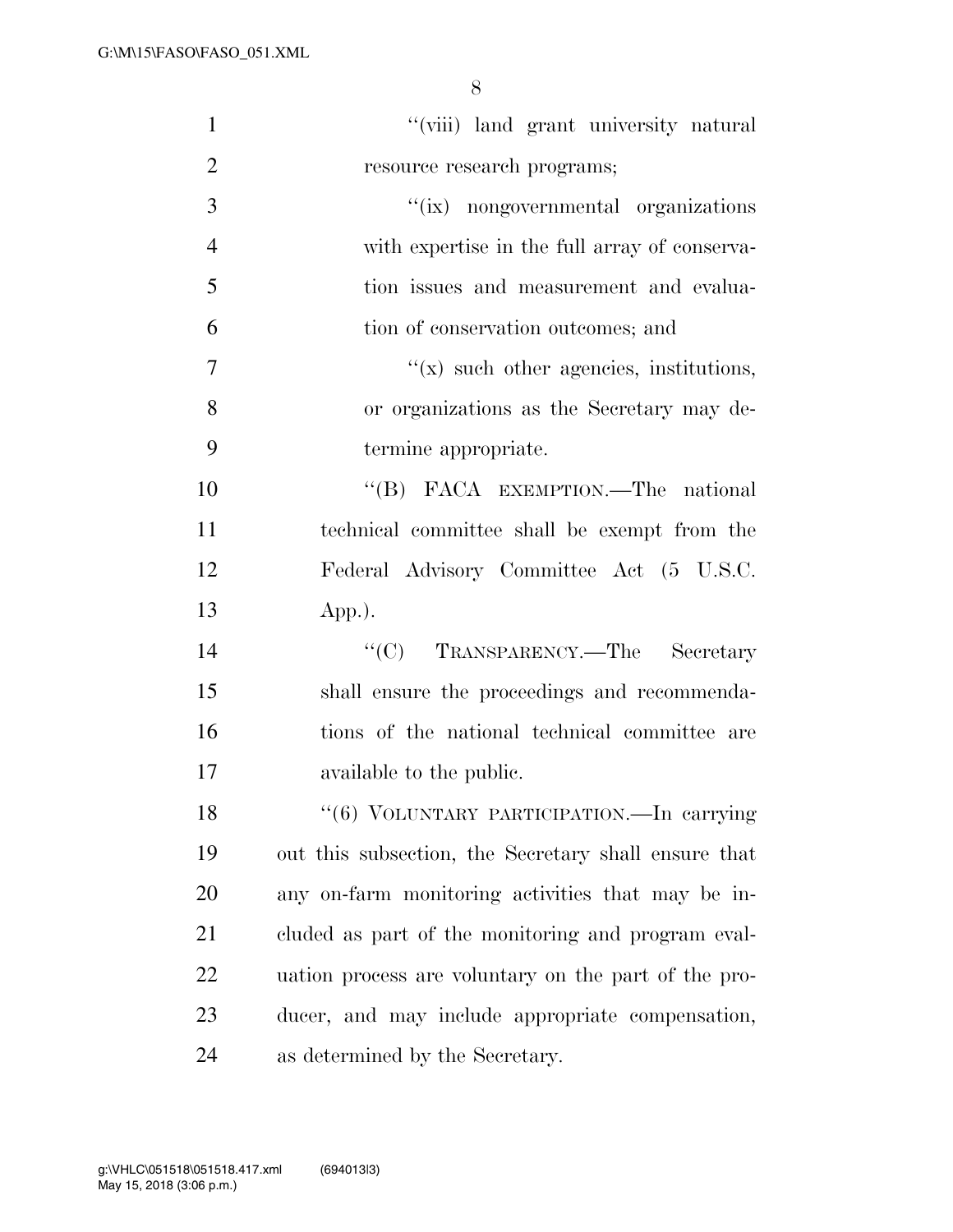1 "(7) AUTHORIZATION OF APPROPRIATIONS.— There are authorized to be appropriated to carry out this subsection, for each fiscal year, the amount that is equal to one percent of the total annual funding from the funds of the Commodity Credit Corpora- tion made available in the preceding fiscal year for the conservation programs established under sub- titles D and H of title XII of the Food Security Act of 1985, excluding the conservation reserve program.  $10 \qquad "(c)$  REPORTING.— 11 "(1) REPORT ON OBJECTIVES AND METHODS.— Beginning in the fiscal year that is 3 years after the date of enactment of this subsection, and periodi- cally thereafter, as determined by the Secretary, the Secretary shall submit to Congress, and make pub-16 licly available, a report that includes—

 $\langle (A)$  a description of conservation outcome objectives that are, to the maximum extent practicable, quantitative, measurable, and time- bound for each program established under sub-21 title D or H of the Food Security Act of 1985 and the landscape conservation initiatives devel-23 oped by the Secretary;

24  $\langle$  (B) a description of the approaches, tools, and methods used to measure or model the con-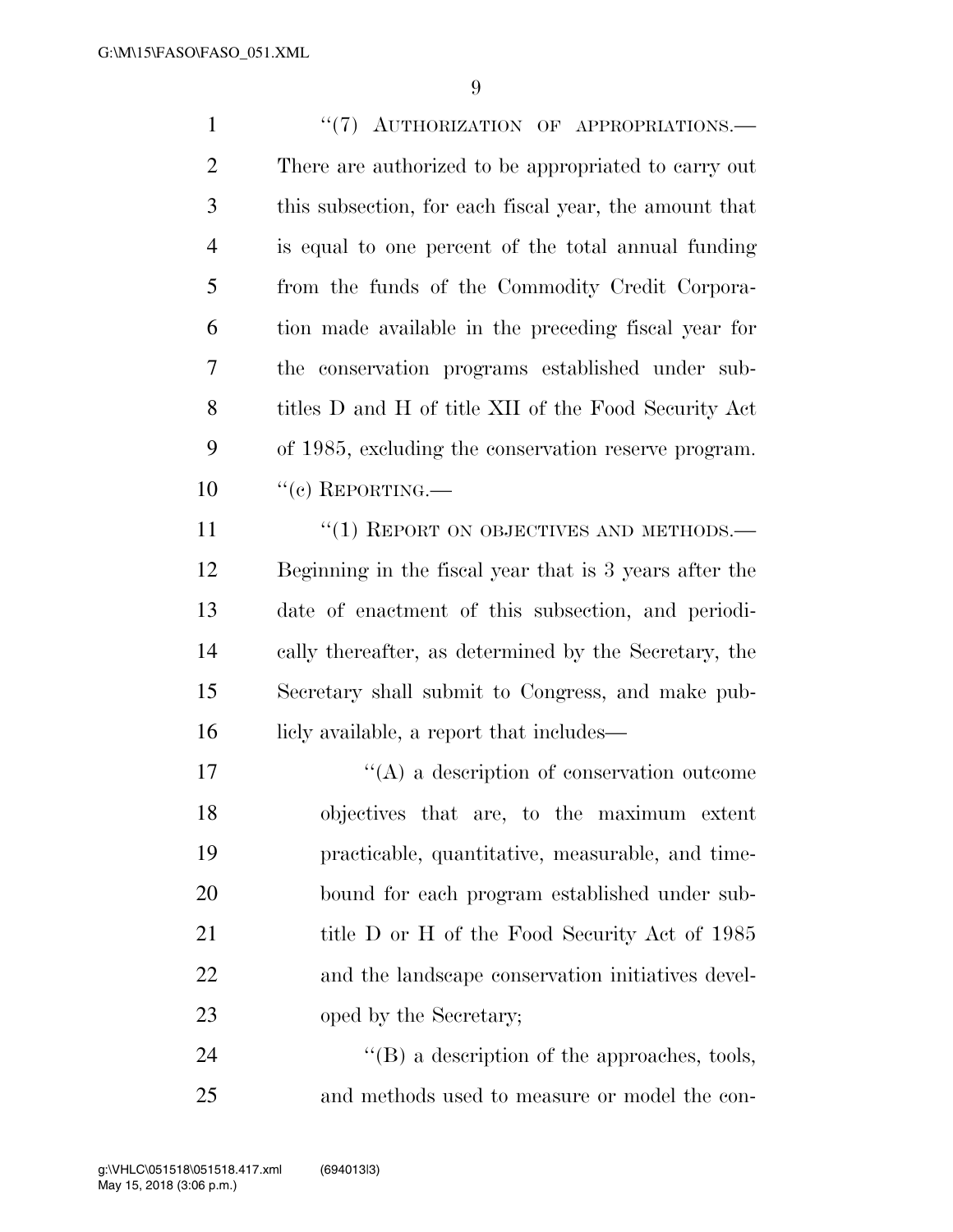servation outcomes and results and to estimate 2 the cost-effectiveness of each such program; and ''(C) guidance to the conservation project partners working to implement conservation programs within a landscape-level project that provides a description of the approaches, tools, and methods the partners might consider using to measure and model the conservation out- comes and results of their projects. ''(2) REPORT ON OUTCOMES.—In conjunction with each of the reports to Congress pursuant to section 7, the Secretary shall submit to Congress, and make publicly available, a report that includes—  $((A)$  an assessment of progress made to- wards achieving conservation program objec- tives and anticipated outcomes and results for each conservation program established under subtitle D or H of title XII of the Food Secu- rity Act of 1985, as well as for such programs collectively, and the landscape conservation ini-21 tiatives developed by the Secretary;  $\langle$  (B) an evaluation of the cost-effectiveness of each such conservation program and initia-tive; and